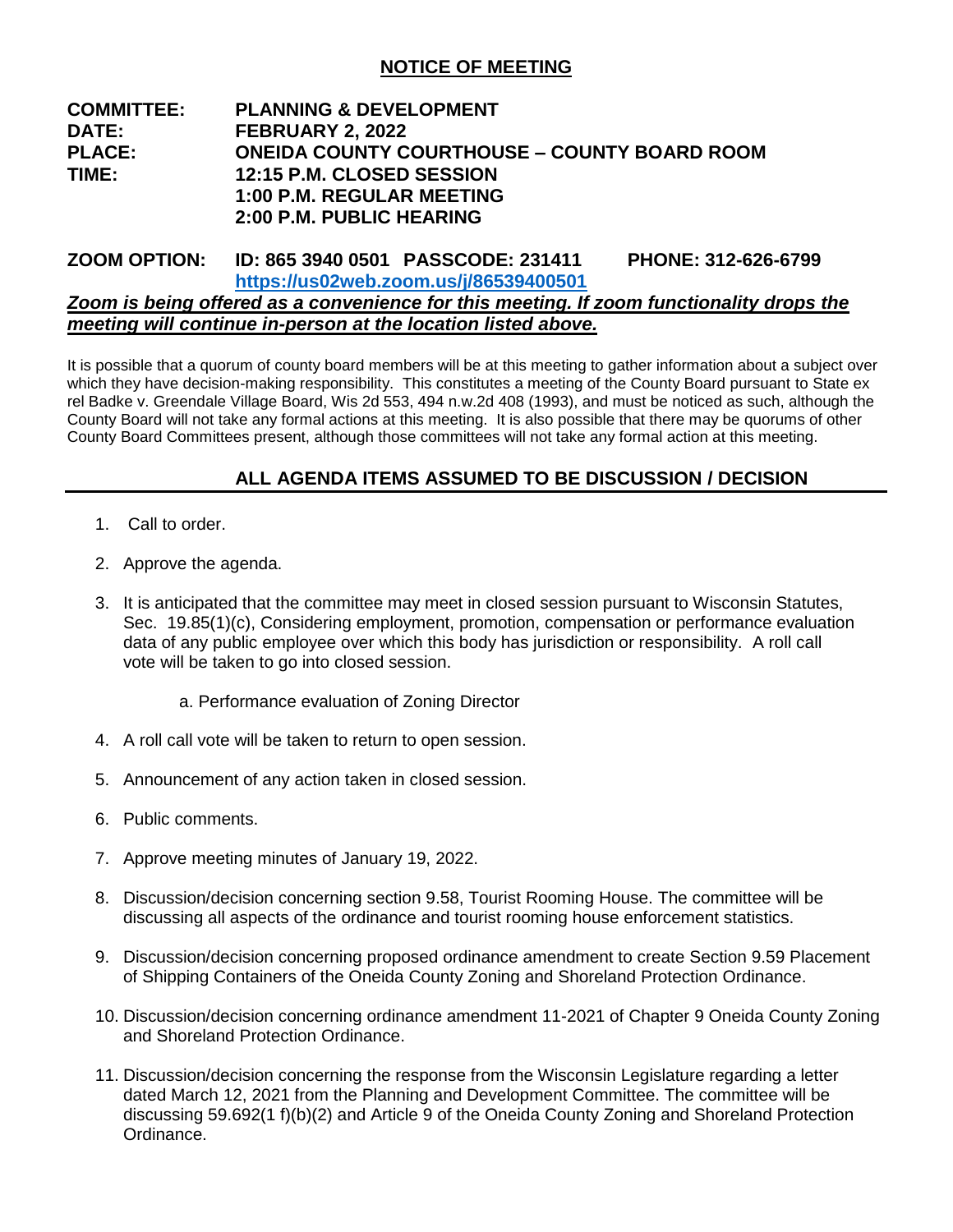- 12. Discussion/decision concerning a definition of vegetation, revegetation of an access and viewing corridor and the vegetative buffer 35' from the ordinary high water mark. The committee will be discussing multiple portions of Article 9 of the Oneida County Zoning and Shoreland Protection Ordinance.
- 13. Discussion/decision concerning ordinance amendment 3-2022 of Chapter 9 Oneida County Zoning and Shoreland Protection Ordinance.
- 14. Discussion/decision concerning amendments to 9.74 Fences, Walls and Hedges of the Oneida County Zoning and Shoreland Protection Ordinance.
- 15. Discussion/decision concerning an administrative review permit application for a tourist rooming house for property described as Lot 11 Moens Park Plat, Section 25, T37N, R9E, PIN PL1007, Town of Pine Lake. The committee will be discussing an objection from the Town of Pine Lake pursuant to 9.36(A)(3) of the Oneida County Zoning and Shoreland Protection Ordinance.
- 16. Discussion/decision concerning condition #12, proposed fencing, on conditional use permit #2200014 for property described as part NW NE, Section 22, T36N, R6E, PIN NO 328-1, Town of Nokomis.
- 17. Discussion/decision concerning refund request for after-the-fact fees for conditional use permit on property described as part NW NE, Section 22, T36N, R6E, PIN NO 328-1, Town of Nokomis.
- 18. Discuss/decision/prioritization of 2022 Oneida County Planning and Zoning Department projects.
- 19. Refunds.
- 20. Line item transfers, purchase orders, and bills.
- 21. Approve future meeting dates: February 16, March 2 and 16.
- 22. Public comments.
- 23. Future agenda items.

CONDUCT PUBLIC HEARING ON THE FOLLOWING:

- 24. **Ordinance Amendment #1-2022** authored by the Planning and Zoning Director to amend Chapter 9, Article 5, Section 9.57 Livestock Facilities Licensing of the Oneida County Zoning and Shoreland Protection Ordinance.
- 25. **Conditional Use Permit application** by Steve Margitan, Little Rice Town Chair, applicant and the Town of Little Rice to operate a non-metallic mine on the following vacant property further described as: The NW SW, the NE SW, Section 36, T37N, R5E, PINs LR 1145, LR 1144, Town of Little Rice.

The Town of Little Rice, owner also filed for a reclamation permit on the property further described as: The NW SW, the NE SW, Section 36, T37N, R5E, PINs LR 1145, LR 1144, Town of Little Rice.

An opportunity will be provided to give testimony on this proposal including reclamation related matters in accordance with Chapter 22, Section 22.07, Oneida County Non-Metallic Mining Reclamation Code.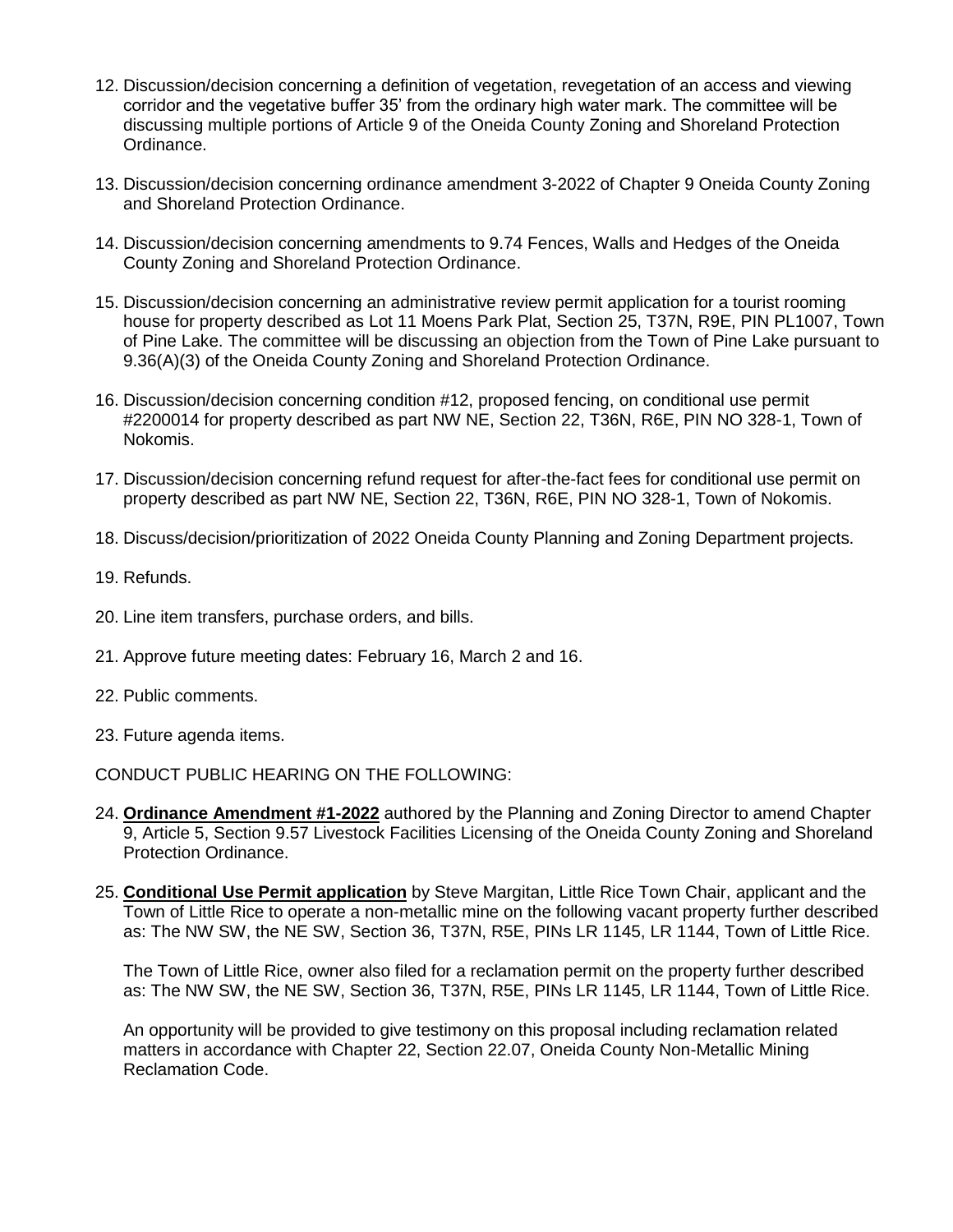- 26. Resolution for Ordinance Amendment #1-2022 authored by the Planning and Development Committee to amend Chapter 9, Article 5, Section 9.57 Livestock Facilities Licensing of the Oneida County Zoning and Shoreland Protection Ordinance.
- 27. Adjourn.

NOTICE OF POSTING<br>TIME: Approx. 2:15 PM ~ DATE: 1/28/22 ~ PLACE: COURTHOUSE BULLETIN BOARD

#### **SCOTT HOLEWINSKI, COMMITTEE CHAIR**

Notice posted by the Planning & Zoning Department. Additional information on a specific agenda item may be obtained by contacting the person who posted this notice at 715-369-6130.

NEWS MEDIA NOTIFIED VIA E-MAIL AND/OR FAX - DATE: 1/28/22 TIME: Approx. 2:30 PM

**Lakeland Times Star Journal WXPR Public Radio WERL/WRJO Radio** 

WJFW-TV 12 **Vilas County News** Tomahawk Leader

Notice is hereby further given that pursuant to the Americans with Disabilities Act reasonable accommodations will be provided for qualified individuals with disabilities upon request. Please call Tracy Hartman at 715-369-6144 with specific information on your request allowing adequate time to respond to your request. 

See reverse side of this notice for compliance checklist with the Wisconsin Open Meeting Law.